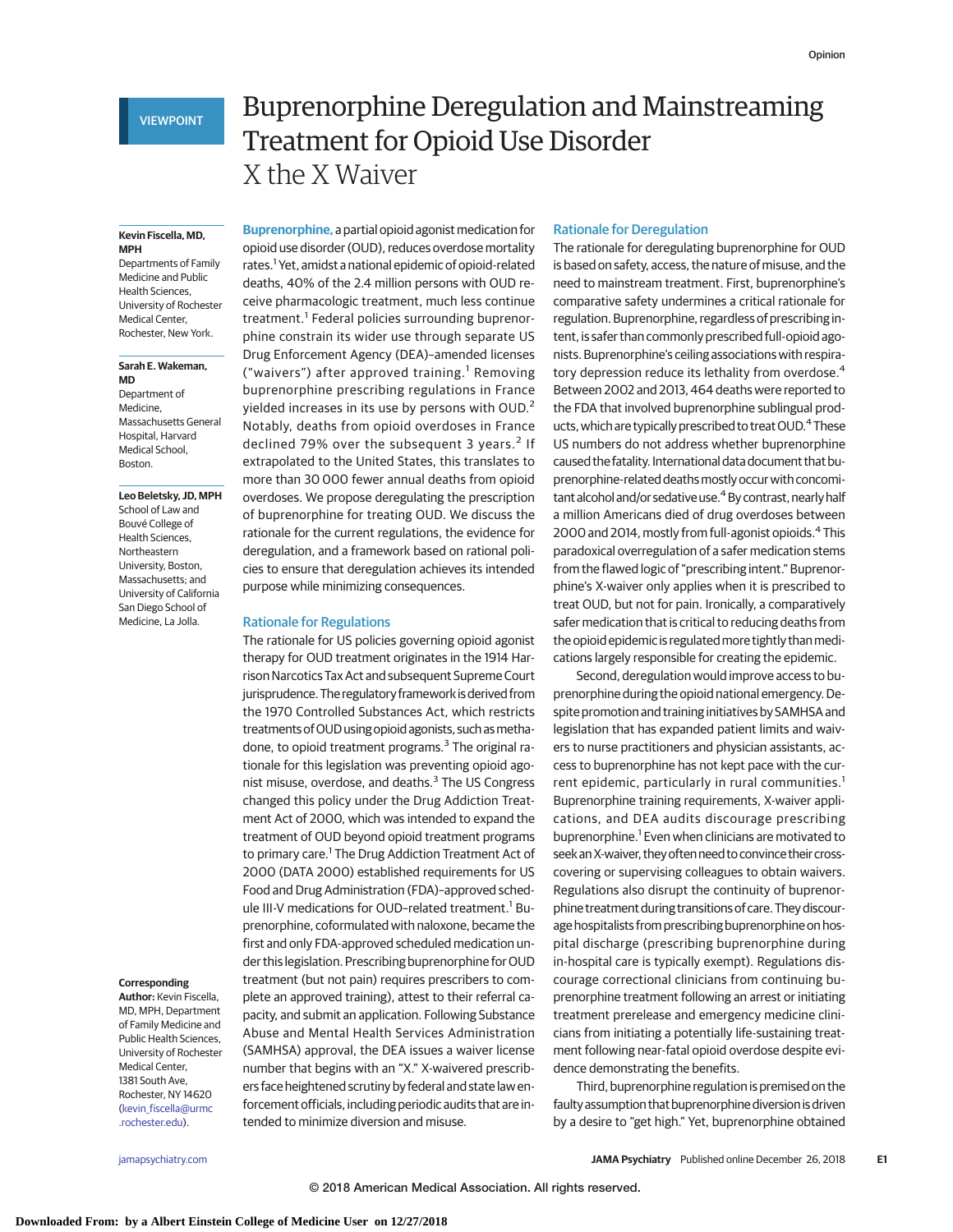## Table. Buprenorphine Policy Roadmap of Aims, Actions, and Accountable Entities

| Aim                                                                                                                                                                                                                                                                            | Action                                                                                                                                                                                                | <b>Accountable Entity</b> |
|--------------------------------------------------------------------------------------------------------------------------------------------------------------------------------------------------------------------------------------------------------------------------------|-------------------------------------------------------------------------------------------------------------------------------------------------------------------------------------------------------|---------------------------|
| Substantively and rapidly expand the<br>prescription of buprenorphine for opioid use<br>disorder                                                                                                                                                                               | Pass legislation removing the waiver requirement for<br>buprenorphine by creating a buprenorphine<br>exemption from the Controlled Substances Act                                                     | <b>US Congress</b>        |
| Mainstream prescribing buprenorphine and<br>reduce prescriber fears and patient stigma<br>associated with receiving buprenorphine                                                                                                                                              | Eliminate buprenorphine regulations based on<br>prescribing intent and halt routine DEA audits                                                                                                        | <b>DEA</b>                |
| Ensure basic competence in prescribing<br>buprenorphine (and use of full-opioid agonists<br>for pain) for all clinicians holding DEA licenses                                                                                                                                  | Require basic training linked to DEA licenses (initial<br>and renewal)                                                                                                                                | SAMHSA/DEA                |
| Encourage medical schools and nurse<br>practitioner, physician assistant, and residency<br>training programs to incorporate buprenorphine<br>training into their curricula                                                                                                     | Exempt clinicians from previously mentioned training<br>based on evidence of completing certified training<br>during residency                                                                        | <b>DEA</b>                |
| Encourage clinicians to seek advanced training in<br>diagnosing and treating opioid use disorder                                                                                                                                                                               | Offer merit-based incentive payment system bonus<br>points for completing of advanced buprenorphine<br>training                                                                                       | CMS/SAMHSA                |
| Integrate substance use disorder counselling<br>into primary care                                                                                                                                                                                                              | Develop billing codes for certified substance use<br>counselors working in primary care                                                                                                               | <b>CMS</b>                |
| Improve access to addiction medicine specialists                                                                                                                                                                                                                               | Use add-on payments to billing codes to incentivize<br>licensure                                                                                                                                      | <b>CMS</b>                |
| Improve affordability for uninsured and<br>low-income patients                                                                                                                                                                                                                 | Offer pharmacy subsidies through 340B programs<br>based on the number of uninsured and low-income<br>patients receiving buprenorphine                                                                 | <b>HRSA</b>               |
| Evaluate the benefits and unintended<br>consequences of the program to inform changes<br>in policy                                                                                                                                                                             | Systematically evaluate trends in prescribers, people<br>receiving buprenorphine, time in treatment, and the<br>net effect on overdoses, emergency department<br>visits, hospitalizations, and deaths | <b>CDC</b>                |
| Abbreviations: CDC, Centers for Disease Control and Prevention; CMS, Centers<br>HRSA, Health Resources and Services Administration; SAMHSA, Substance<br>for Medicare and Medicaid Services; DEA, Drug Enforcement Agency;<br>Abuse and Mental Health Services Administration. |                                                                                                                                                                                                       |                           |
|                                                                                                                                                                                                                                                                                |                                                                                                                                                                                                       |                           |

buprenorphine obtained illicitly is mostly used for self-medication to relieve withdrawal symptoms rather than for euphoria.<sup>4</sup> People denied treatment for OUD are at higher risk for seeking diverted buprenorphine.<sup>4</sup> This suggests that regulations constraining access to buprenorphine may paradoxically contribute to a market for illicit buprenorphine among those who seek treatment. To date, regulations and laws grounded more in ideology than evidence and data have failed to prevent the escalation in deaths from misuse of prescription and nonprescription full-agonist opioids.

Lastly, deregulation could help integrate opioid disorder treatment into primary care. The DATA 2000 has failed—too few physicians have obtained X-waivers.<sup>1</sup> Regulations reinforce the stigma surrounding buprenorphine prescribers and patients who receive it while constraining access and discouraging patient engagement and retention in treatment.<sup>1</sup> This marginalization created by X-waivers undermines the principle that OUD is a chronic condition that is similar to other chronic medical or mental health conditions that are managed by primary care clinicians. Models for integrating buprenorphine into primary care exist,<sup>5</sup> but the marginalization likely impedes such integration and extends to residency training. Only 10% of recent family residency graduates reported being adequately trained to prescribe buprenorphine and only 7% reported actually prescribing it.<sup>6</sup> Buprenorphine deregulation would mainstream prescribing, reduce stigma, and accelerate integration into primary care, as it did in France.<sup>2</sup>

# Rational Policies

Addressing the opioid overdose epidemic calls for rational policies associated with prescribing buprenorphine. We propose deregulating buprenorphine within a policy framework (Table) based on clear aims, policies, and accountable entities, including the US Congress and federal agencies. The aims are to: (1) substantively and rapidly expand and mainstream buprenorphine prescribers by eliminating regulations based on prescribing intent, (2) reduce the fear and stigma that are associated with prescribing and receiving buprenorphine, (3) ensure basic prescribing competence for buprenorphine and full opioid agonists among all DEA license holders while encouraging health care training programs to include buprenorphine treatment in their curricula, (4) encourage clinicians to seek advanced training, (5) integrate counseling for OUD into primary care while ensuring access to addiction medicine specialists for consultation and the referral of complex patients, (6) improve buprenorphine treatment affordability for low-income and uninsured patients, and (7) systematically evaluate the benefits and harms of these policies to guide future amendments and/or the sunsetting of specific policies.

The opioid public health emergency demands transformative change in the treatment of OUD. Deregulating buprenorphine with a policy roadmap represents such a change. If such changes prove even half as effective as in France, thousands of lives could be saved.

#### ARTICLE INFORMATION

**Published Online:** December 26, 2018. doi[:10.1001/jamapsychiatry.2018.3685](https://jama.jamanetwork.com/article.aspx?doi=10.1001/jamapsychiatry.2018.3685&utm_campaign=articlePDF%26utm_medium=articlePDFlink%26utm_source=articlePDF%26utm_content=jamapsychiatry.2018.3685) **Conflict of Interest Disclosures:** None reported.

# **REFERENCES**

**1**. Haffajee RL, Bohnert ASB, Lagisetty PA. Policy pathways to address provider workforce barriers to buprenorphine treatment. Am J Prev Med. 2018;54 (6S3):S230-S242. doi[:10.1016/j.amepre.2017.12.022](https://dx.doi.org/10.1016/j.amepre.2017.12.022) **2**. Fatseas M, Auriacombe M. Why buprenorphine is so successful in treating opiate addiction in France. Curr Psychiatry Rep. 2007;9(5):358-364. doi[:10.1007/s11920-007-0046-2](https://dx.doi.org/10.1007/s11920-007-0046-2)

**3**. Yarmolinsky A, Rettig RA. Methadone diversion control. In: Rettig A, Yarmolinsky A, eds. Federal